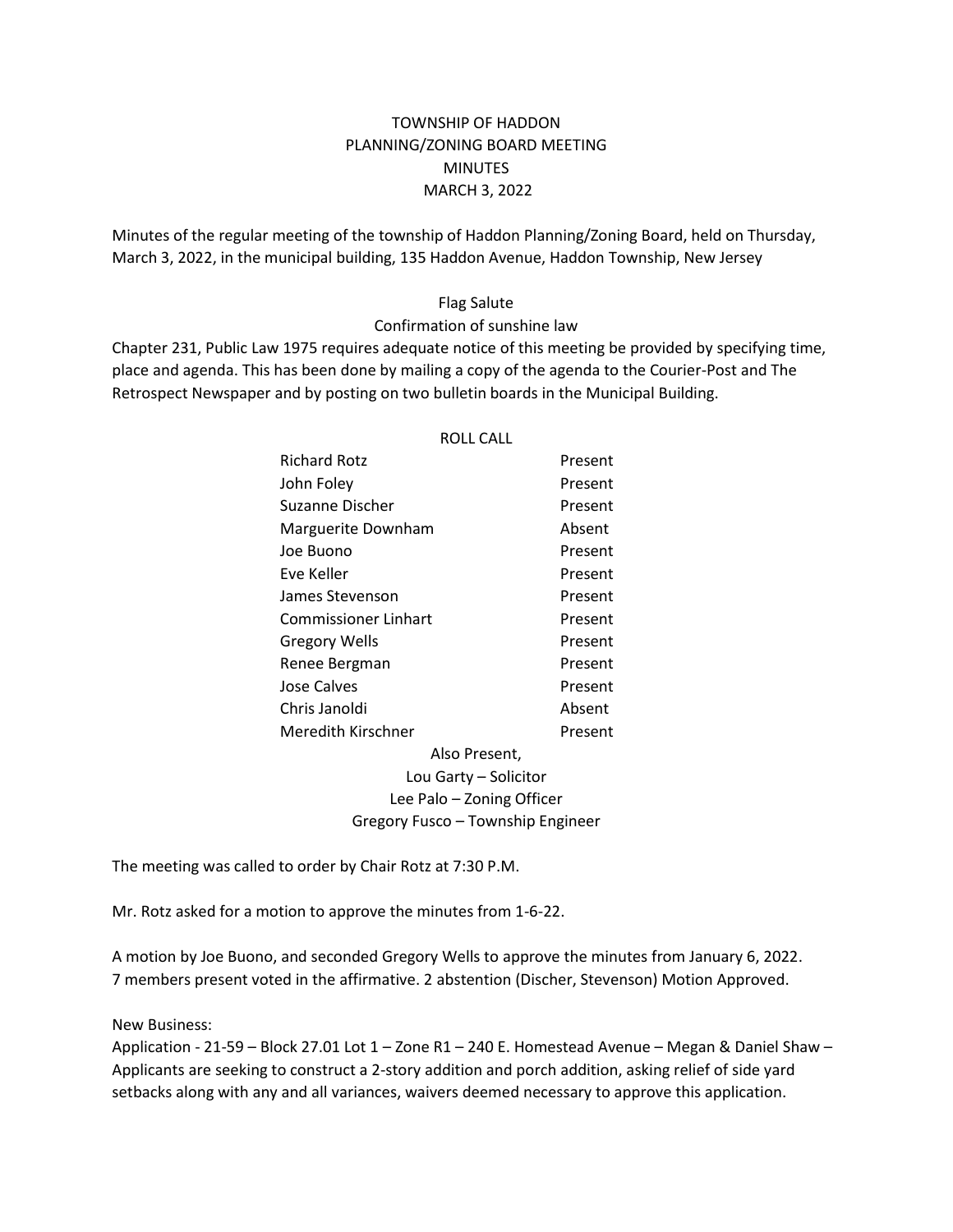Daniel Shaw – 240 E Homestead Avenue – Sworn In

Lisa Soules, Architect for the owner – Sworn In

Mr. Rotz stated that the is survey dated August 4, 2021, an is still acceptable. You are seeking relief from ordinance based on a hardship – side yard, front yard setback relief. Lot is a pie shaped lot; addition is going at the side of the home will encroach on the side yard.

Mrs. Soulas – relied that her clients would like to build a two-story addition, approx. 300 sq ft with an open front porch wraps partially to the back. First floor coming out 16 ft along front and go back 24 ft first floor addition will be a family room, mud room and powder room. Second story will be master suite with bathroom and bedroom.

Mr. Rotz – remarked that the survey will be marked A1, and the proposed renovation plans provided will be marked A2. In order to build the addition as proposed and designed what bulk variance relief do you need?

Mrs. Soulas – we need front and side yard, currently the enclosed porch is 25 ft to property line at street, corner of open porch 19.63.

Mr. Rotz – So you are seeking relief in order to build that because it is an R1 district. The front setback requires 30 feet and you have with open porch and preexisting non-conforming condition already with front porch 19.63 feet. What is distance from side yard?

Mrs. Soulas - Right side back right corner proposed is 22.17 ft. Existing other side yard dimension is 13.44 ft. no change there. The existing house is two story Dutch colonial addition to the sides will continue to form the Dutch colonial. If it was on the back of the house it would take up the whole back yard. The open porch will be an enhancement to the street.

A motion by John Foley to open the meeting to the public, seconded by Suzanne Discher. All members present voted in the affirmative. Motion carried.

Hearing nothing from the public a motion by John Foley to close the public portion, seconded Suzanne Discher. All members present voted in the affirmative. Motion carried.

Mr. Rotz asked the board if they had anything else to add.

Mr. Wells asked if the shed, will need relief for the .25 ft.

Mrs. Garty answered that the notice is adequate so the shed can be part of the application.

A motion by Jose Calves, to approve application as presented, Seconded John. Foley. 8 members voted in the affirmative. 0- no voted, 1 abstention (Linhart)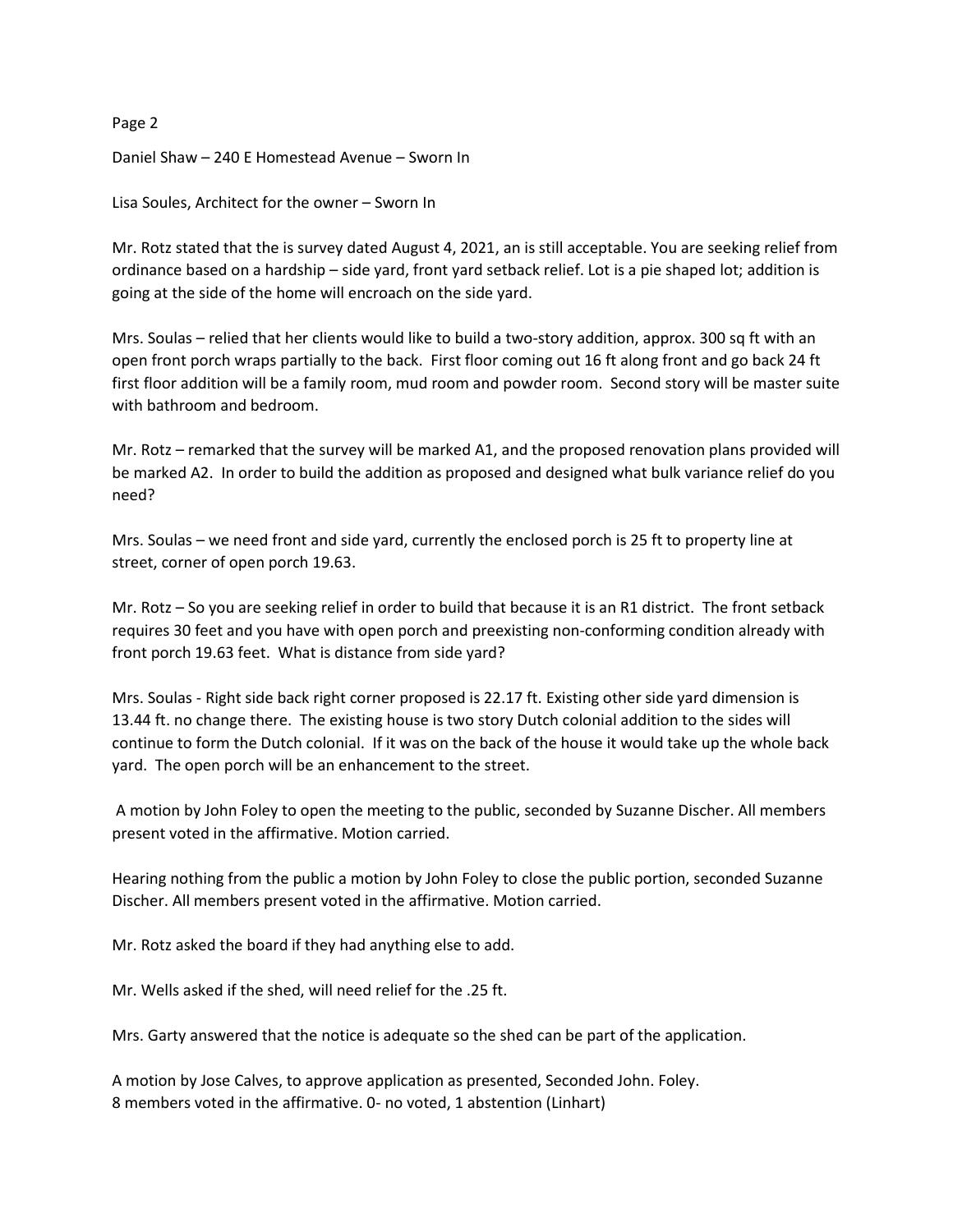# Page 3.

Application – 22-02 – Block 15.10 Lot 8 – Zone R1 – 204 Breslin Avenue – Jen Scharff – Applicant is seeking relief from ordinance 142:37A (4) bulk variance to allow for the preexisting non-confirming to build a 48 sq. ft. addition on the back of the property. Lot area requires 10,000sq. ft. existing 8760 sq. ft. relief of 1240 sq. ft. lot frontage requires 75 feet actual 71 feet relief of 4 feet, Front yard setback requires 30 feet actual 17 feet relief of 13 feet. Rear yard requires 5 feet only has 1.7' and side yard requires 5 feet and has 1.6 feet along with any and all other variances deemed necessary to approve this application.

Jen Scharff - owner– 204 Breslin Avenue – sworn in

Mr. Rotz starting by marking the exhibits A1 – Survey, A2 Plans, A3 Photo Array and stated that everything you are asking for is pre-existing non-conforming. You want to build a 48 sq. ft. addition on the back of the property.

Jen Scharff – Yes I am seeking a small addition on the back, existing bump out in the center of the house. Looking to extend on either side of the bump out to make it flush with the rest of the house. Looking to reconfigure the kitchen and add slider doors.

Mr. Rotz – Again Mr. Rotz stated the plans with a survey of the home. The survey is dated January 22, 2022 is updated stamp. Survey A1. Plans A2, Photo array A3 of front of the property taken by homeowner.

Jen Scharff stated again that all conditions are preexisting non-conforming.

Mr. Rotz remarked that this is an undersized lot, frontage, side yard setback, Addition won't effect any of those with the exception of the square footage of home. 48 sq ft.

Mr. Foley asked you are just building out the bump out on the first floor?

Ms. Scharff – yes.

A motion by John Foley to open the meeting to the public, seconded by Gregory Wells. All members present voted in the affirmative. Motion Carried.

Hearing nothing from the public a motion by John Foley to close the public portion, seconded by Gregory Wells, All members present voted in the affirmative. Motion carried.

Lou Garty asked the applicant– Do you think having the addition in this way is consistent with the homes in the neighborhood?

Jen Scharff – yes it does match the neighborhood.

Mr. Rotz asked the board if they had anything else to add, hearing nothing Mr. Rotz asked for a motion.

A motion by John Foley to approve the application as presented, seconded by Gregory Wells.

9 members present voted in the affirmative. 0- no votes Motion carried.

Application – 22-04 – Zone R2 – Block 27.02 Lot 227 Penn Avenue – Ryan & Madeline Hibbard–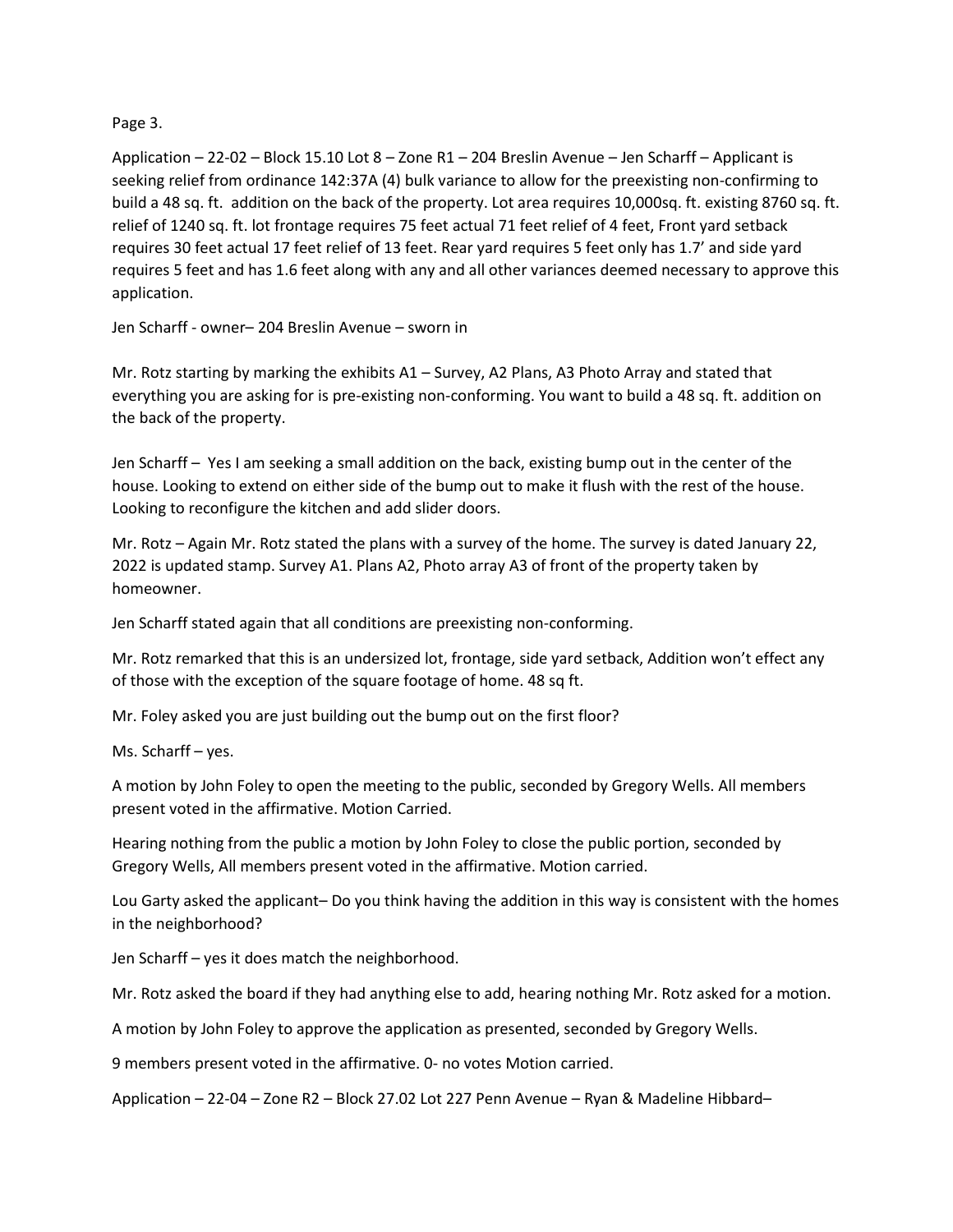#### **Ryan Hibbard – owner of 227 Penn Avenue – Sworn IN**

Mr. Rotz – Survey September 28, 2021 Marked A1

Mr. Hibbard – looking for another bedroom, just had twins. We want to stay in town and the addition will allow us to do so. One bedroom and one bathroom in addition.

Mr. Rotz – How large of an addition?

Mr. Hibbard – 12x18 It will not get any closer to property line

Mr. Buono – what is sq footage?

Mr. Hibbard – 216 sq. ft. one-story, conformed by Mr. Palo.

Mr. Rotz – Survey A1, plans A2 plans show the elevation of the property, summary page A3, photo array A4 taken by the homeowner. Have other homes in your neighborhood constructed similar additions?

Mr. Hibbard- yes, that has been noted in the photos. Page 7 shows an addition that was added on the back. Blue dot is 227 Penn yellow dot is the house with the addition similar across the street and down a few houses. Mr. Palo noted that most of this is preexisting non-conforming.

Mrs. Garty – is there already the existing shed, and you're not moving it?

Mr. Hibbard – yes that is a shed and it is not moving. Fence was not put up by me but it is on my property. It has been noted in the variances. Fence is 6 ft high in the back, 3 ft chain-link on the side.

A motion by John Foley to open the meeting to the public, seconded by Joe Buono. All members voted in the affirmative, Motion carried.

Hearing nothing from the public a Motion by Joe Buono to close the public portion, seconded by John Foley. All members voted in the affirmative. Motion carried.

Mrs. Garty – do you believe that proposed addition is consistent with the other homes in the neighborhood and you are doing it do enhance your enjoyment of the house.

Mr. Hibbard – Yes

Hearing nothing more from the board Mr. Rotz asked for a motion.

A motion by Renee Bergman to approve the application as presented, seconded by John Foley. 9 members voted in the affirmative, 0- no votes, Motion carried.

Application – 22-05 – Block 11.03 Lot 26 – Zone R1 – 111 Buckner Avenue – Fink Organization, LLC – Applicant is seeking to convert a carport into a family room, it is pre-existing non-conforming structure on an undersized lot, seeking relief from lot area, lot frontage, lot width, front yard setback, total side yard, alteration of a non-confirming structure, Prohibition of front yard parking, along with any ad all variances, waivers deemed necessary to approve this application.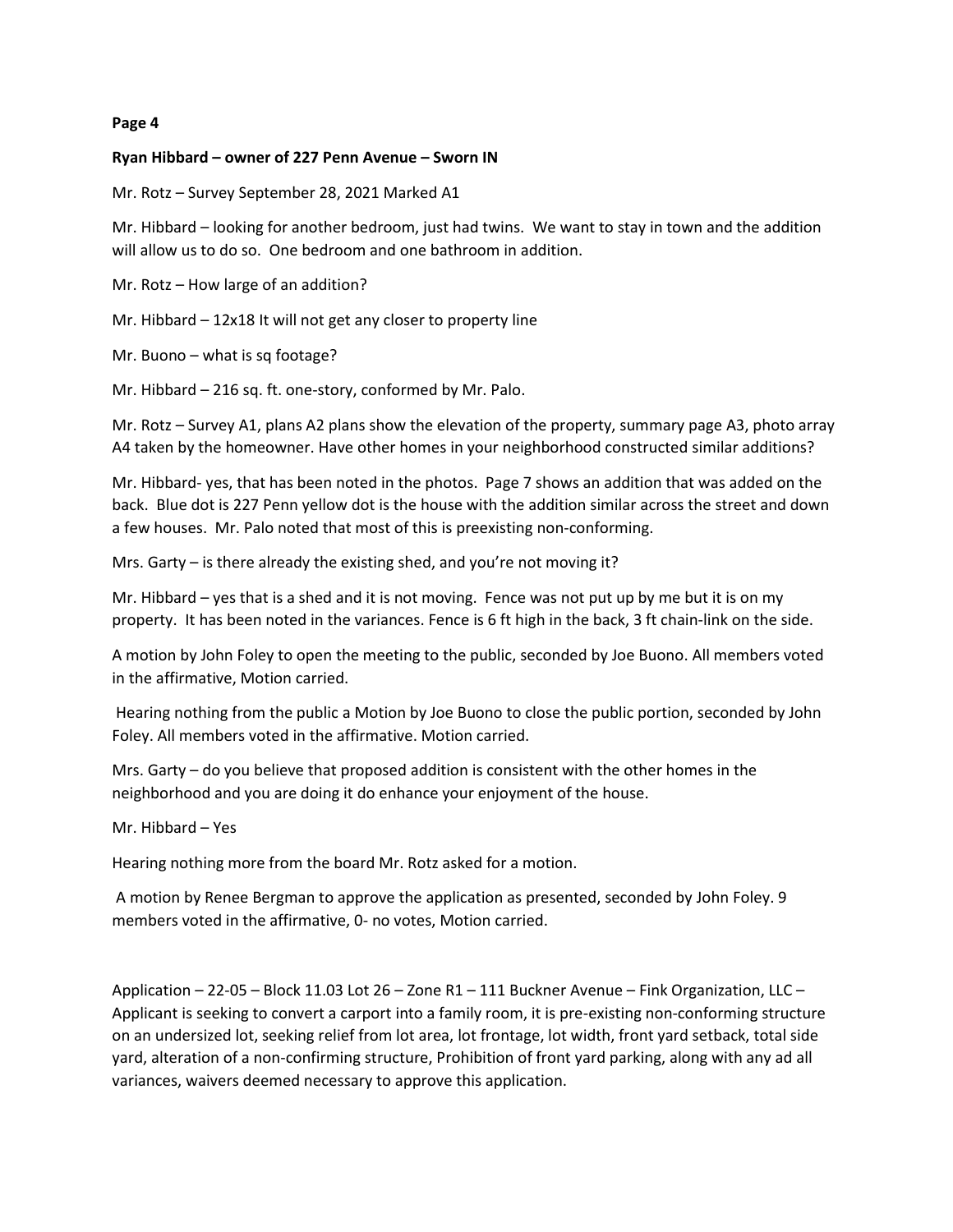Erin E Simone, Esquire for the applicant

Robert Fink – Applicant was sworn in

Mr. Rotz stated that you want to convert a carport into a family room.

Mrs. Simone replied yes Mr. Fink purchased this property and wants to convert the carport into a family room, He needs relief of front yard parking space. Minimum lot size, log frontage, lot width, front yard setback, total side yard, parking in front yard.

Mrs. Simone went on to say that Mr. Fink is a licensed real-estate agent and would be to present as an expert.

Mr. Fink – courses to become real-estate agent, degree finance, license, 3 years realtor, association of realtors. Want to enclose existing carport and turn it into living space. Limited amount of living space in the house right now, it would be better suited with additional living space.

Mr. Rotz at this point marked the Plans A1

Mr. Fink explained the plans stating that the wall will go straight across on existing, back down the side yard and enclose the entire area under that roof. Move the utility closet, that will be relocated, that area will be a family room.

Mr. Rotz stated the Mr. Fink has a phot array and it will be marked A2

Mr. Fink – photos are form google maps or taken by Mr. Fink. There is landscaping adjacent to the carport. Not getting rid of anything, just bringing walls down where existing carport is. Addition will not change the number of bedrooms, just additional living space. Size of current carport about 12-13x25 but it is not large enough for a truck to park in. We are going to Rehab the entire property, new roof, windows, etc. Carport enclosure will be consistent with that.

Mr. Foley – do you plan to live in the house?

Mr. Fink – I will either rent it or sell it

Mrs. Bergman – owner listed as Brian Penn.

Mr. Fink – he is no longer the owner.

Mrs. Kirshner – what percentage of the business do you do that is with properties that you own like this one?

Mr. Fink – about half.

Mrs. Simone – confirmation that sale has been concomitated since paperwork.

Mr. Rotz – The applicant submitted legal description Deed and it is marked A3.

Mr. Fink – property built 1953.

Mr. Rotz – I am marking composite zoning Camden County new jersey – new jersey county zoning A4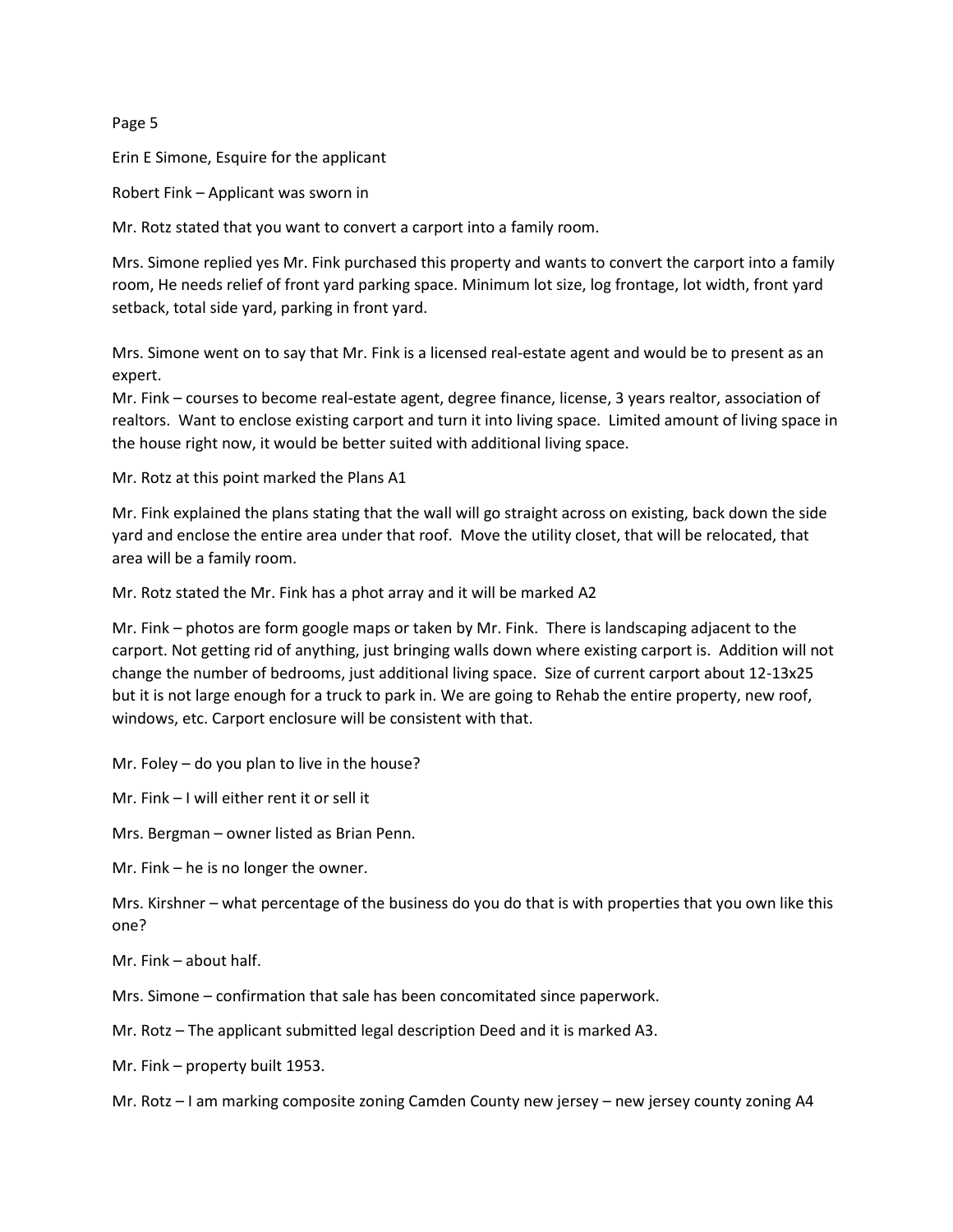Mrs. Simone – on page 2 on A4 with the map –  $4<sup>th</sup>$  paragraph, the zoning ordinance were enacted after the date the house was constructed.

Mr. Foley – if you have a house with more rooms in it, it is more attractive and gives them more space.

Mr. Fink – the slight increase in living space in the house is necessary because more people work from home now and spend more times in their home.

Mr. Rotz – We are marking the Survey A5, and the concept plan A6

Mrs. Simone – with regard to the concept plan, is that what you are proposing?

Mr. Fink – yes, it is consistent with the survey. Not changing the building footprint.

Mrs. Simone – setbacks will remain the same, not changing the lot width, frontage or size?

Mr. Fink – not changing and it is all pre-existing. It would restrict the way that the property would be used and can't do any additions because of existing conditions. In the neighborhood there are a lot o houses that have done the exact same thing.

Mr. Rotz – Pictures of the houses that have been converted with garages or carports converted submitted as part of application A7.

Mr. Fink – first photo of house is directly adjacent; second house is directly across the street.

Mrs. Simone – with regard to front yard parking, are there others in the neighborhood with parking?

Mr. Fink – most of them.

Mr. Rotz –marking photo showing houses with front yard parking. A8

Mr. Rotz – A9 Concept plan #2

Mr. Fink – concept plan that would be consistent with ordinance that I would prefer not to do. One issue with plan is that we would have to remove a tree and some other landscaping on the side of the property. It will allow parking spaces behind the building line. That vehicle would be closer to the nextdoor neighbor.

Mrs. Simon- A2 photo array of the house  $-3<sup>rd</sup>$  photo in page 2

Mr. Fink – shows a car from the 1980 parked on property, shows landscaping that would have to come down. Previous page, shows the tree that would have to be removed. The next-door neighbor had to enlarge her garage and encroach on the side yard in order to build a garage that fits a normal car.

Mr. Fink – pine tree.

Mrs. Simone – with regard to zoning ordinance for the front yard parking.

Mr. Rotz – We will mark A10 parking ordinance HT

Mr. Linhart – first picture of exhibit 'B' shows shade tree along Buckner, if you were to move driveway it would not interfere with any shade trees?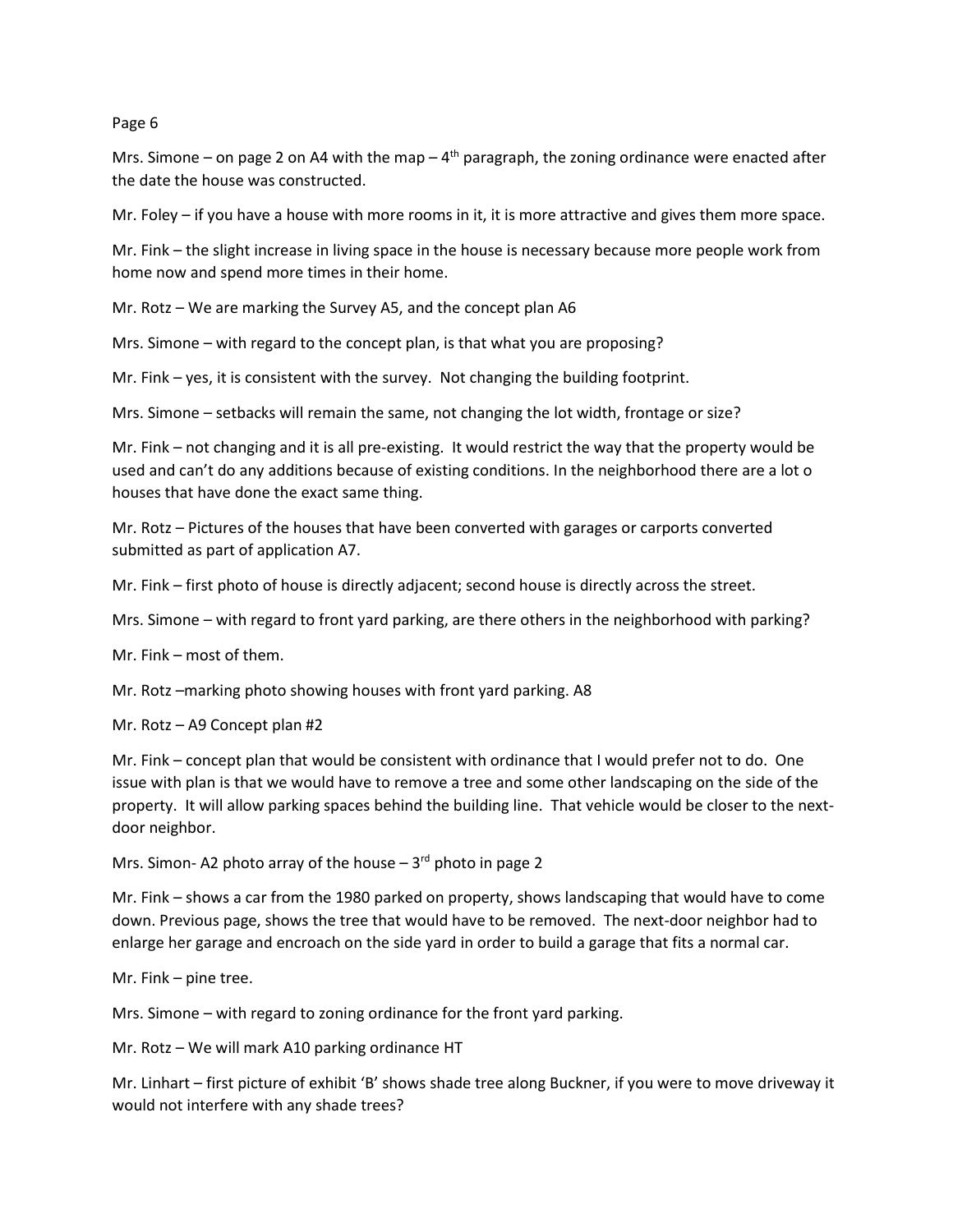Mr. Fink – it would not interfere with any shade trees.

Mr. Fink  $-3^{rd}$  and  $5^{th}$  as is.

Mrs. Simone- looks like it was to address commercial properties and not single-family residents.

Mr. Calves – second one talks about R1 and R2 zones not commercial zones.

Mr. Rotz – you are talking about the amendment.

Mrs. Simone – page 11 of master reexamination report from 2019 – housing objectives page 11 D.

Mr. Linhart – is there a reason you didn't consider building up?

Mr. Fink - didn't think that would fit with the neighborhood.

A motion by John Foley to open the meeting to the public, seconded by Renee Bergmann. All members voted in the affirmative. Motion carried

Hearing nothing from the public a motion from John Foley to close the public portion, seconded by Renee Bergmann. All members present voted in the affirmative. Motion carried.

Mrs. Garty stated that 6 are preexisting non-conforming, final variance is not a change in structure or setbacks it is to permit the parking of the vehicles in the front yard.

Mrs. Simone – there is currently one front yard parking space that would be adding one.

Mrs. Simone – A1 – page that is labeled A4 shows proposed elevations, Page marked A5 in A1

Hearing nothing more from the board Mr. Rotz asked for a motion.

A motion by Jose Calves to approve the application as presented, Seconded John Foley. 9 members voted in the affirmative, 0- no votes Motion Carried.

Mrs. Garty stated that the resolution would be presented at the April 7, 2022 meeting.

Application – 22-10 – Block 14.04 Lot 1 – Zone R1 – 601 Hopkins Road – Andrew Williams – Applicant is seeking front yard parking relief and all pre-existing, nonconforming conditions.

Mr. Brandon R Croker, Esquire for the applicant

Andrew Williams – owner – sworn in

Mr. Williams – took photographs of elevations, passed out. Idea is to show where the parking is.

Mr. Croker – stated that the photographs are on the easel next to him.

Mr. Williams explained the photos– the first one is the neighbor's house fronts Mt Vernon Ave.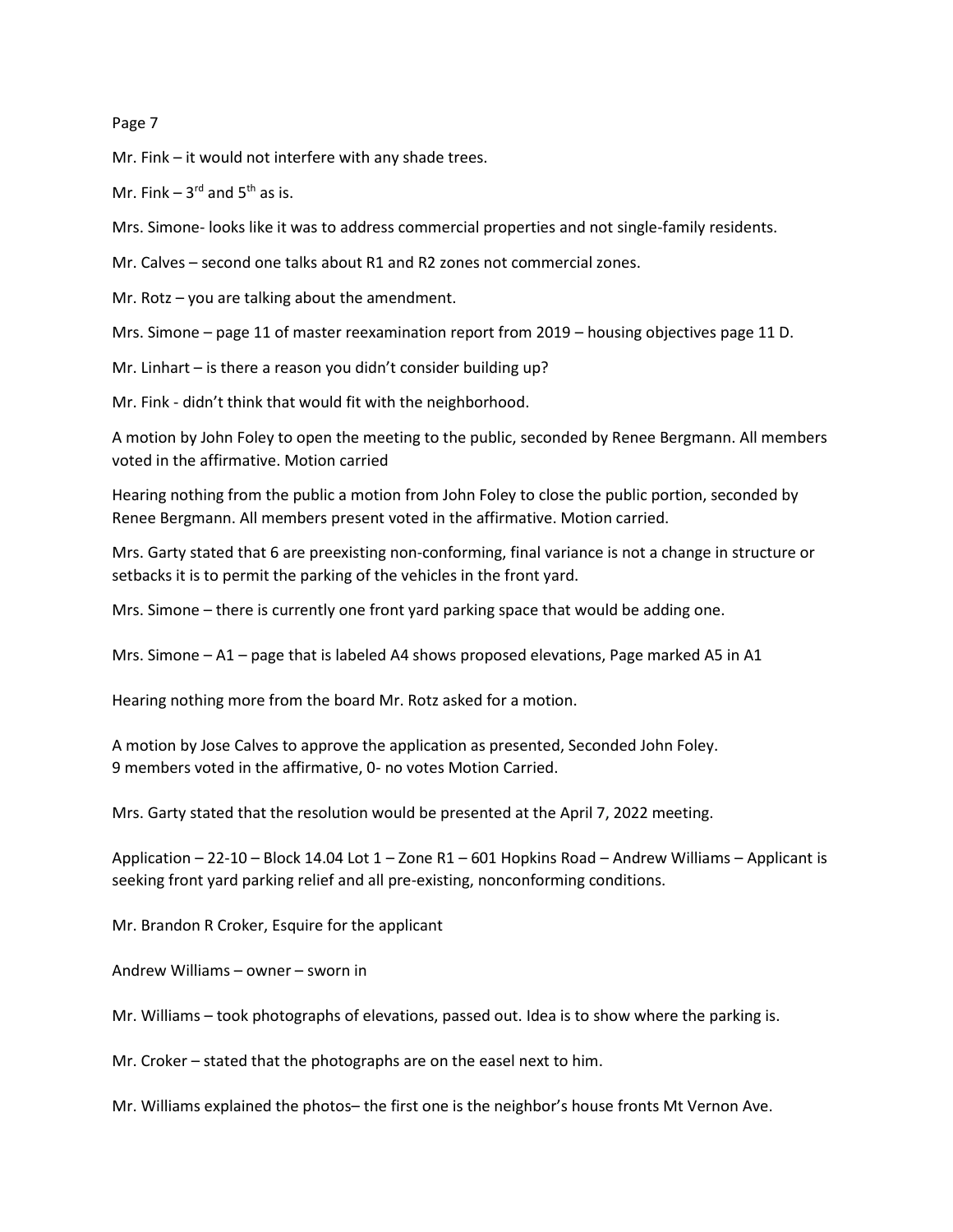Mr. Crocker explained that the photos are from google on the top, shows direct view form Hopkins, seconded shows view of parking area from Hopkins, third shows angle from Mt Vernon and Hopkins. Areal photo shows rectangular nature of the lot. The parking is for 601 Hopkins on photos. Neighbor who is present tonight has a driveway from Mt. Vernon.

Mr. Rotz stated that the exhabits are as follows – A1 survey, photos A2 and A3. Easel photo array A4.

Mrs. Garty stated that the notice was provided and published in timely fashion.

Mr. Croker stated that this is an undersized .2-acre corner lot, 8700 sq ft, 60x145 dimensions, single family detached residents built in 1946. Applicant was previously a plumbing supply store on the first floor and single-family residence on second floor. He had applied for building and zoning permits, was not aware that there were any zoning issues. Seeking variance from 14239-a5 to permit front yard parking in the R1 zone, and preexisting non-conforming conditions no impacted by application, allow lot size of 8700 sq ft where 10000 is required front yard setback, side yard setback of 4 ft where 10 required, lot frontage of 60 where 70 is required.

Mr. Williams stated that this is a cinder block house with aluminum siding, unfinished on first floor old plumbing supplies hadn't been used, bathroom first floor, set of exterior steps coming down towards Hopkins in front yard that is how you got to the second-floor house. Moved steps to the inside replaced garage door with sliding glass door. First floor is kitchen living room, dinging room. Second floor is bedrooms. When purchased, it was a garage but was used as a workshop. It had a garage door so it was considered a garage. It did not appear that cars had been parked in the garage. Applied for permits to renovate house and was issues the permits, 6 months later the zoning issue came up.

Mr. Croker asked Mr. Williams where are you proposing parking?

Mr. Williams – room to pull out onto Hopkins, k-turn onto the street. Technical garage became the kitchen. Single family home one kitchen. Not aware of any prior approval for mixed use in the R1 zone.

Mrs. Garty – you would be abandoning any commercial use, and it will not be a duplex?

Mr. Williams – correct, and it will not be a duplex. Believes the renovation will improve the neighborhood. Renovations have brought it more within the R1 zone, increased visual of property, planted, mulched, new windows and painted house. Neighbors have not voiced concerns about parking in front yard, front yard parking is consistent in the area. House sits off center from the property, did not change the building footprint. Driveway expanded, that is it.

Mr. Rotz – you demolished the exterior stairs, correct?

Mr. Williams - Yes.

Mr. Rotz – so building is less of an encroachment on neighboring property.

A motion by John Foley to open the meeting to the public, seconded by Renee Bergmann. All members voted in the affirmative. Motion carried.

Hearing nothing from the public a motion by John Foley to close public, seconded by Mrs. Bergman.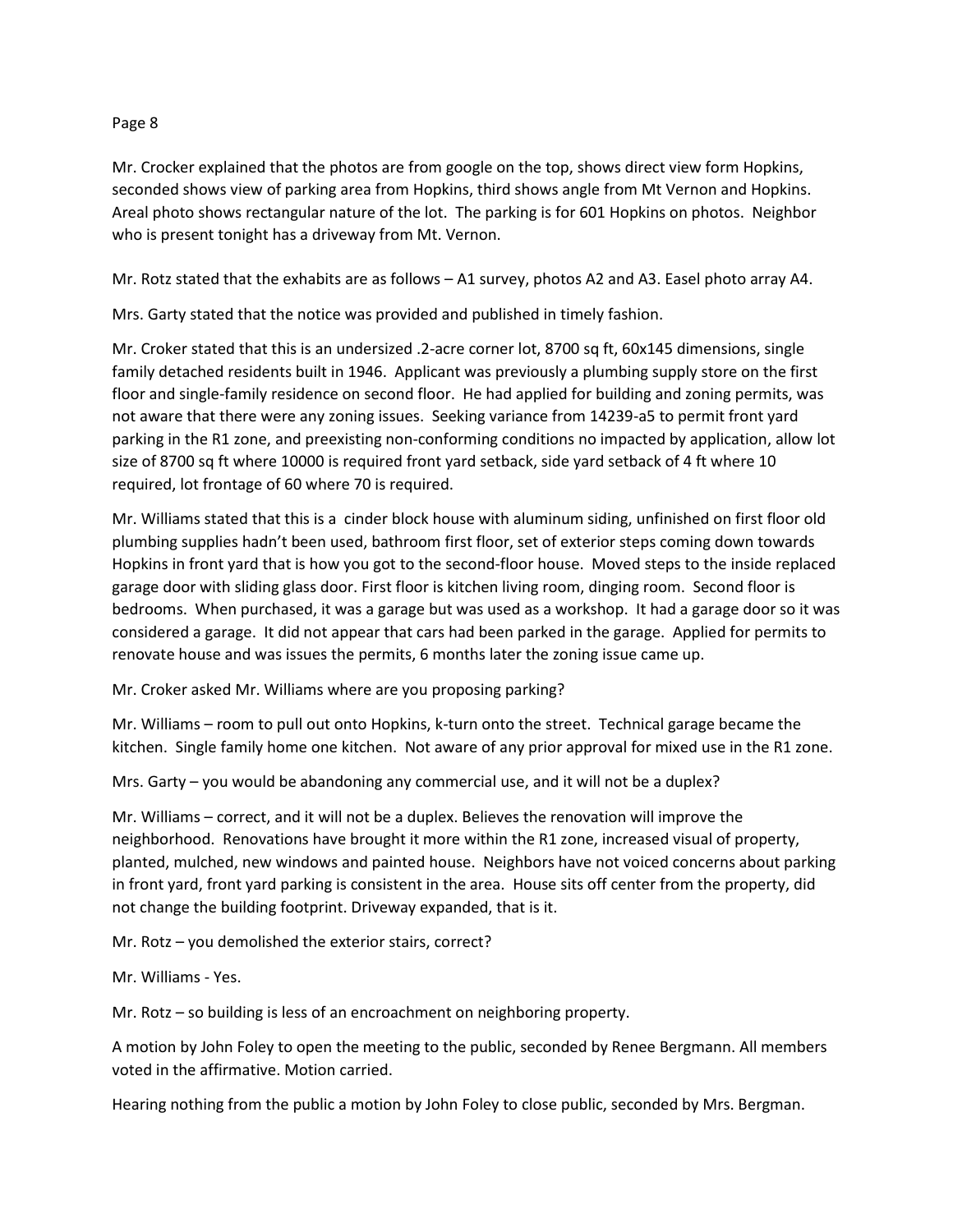All members voted in the affirmative. Motion carried.

Mr. Palo stated- I think he did a great job with the house. Has been an eyesore for years. Looks great compared to before.

Mr. Stevenson- making it a single-family home is more consistent with the community.

Hearing nothing more from the board Mr. Rotz asked for a motion.

A motion by Suzanne Discher to approve the application as presented. Seconded by Renee Bergman.

9 members voted in the affirmative. 0- no voted. Motion carried.

# **Resolutions:**

A motion by James Stevenson to approve resolution 21-53 – 428 Addison Ave, seconded by John Foley. 8 members voted in the affirmative.0- no votes, 1 abstention (Suzanne Discher)

A motion by Joe Buono to approve resolution 21-56 – 25 Reeve Ave – The Haven Church, Seconded by Jose Calves. 8 members voted yes 0- no votes 1 abstaintion (Suzanne Discher)

A motion by Gregory Wells to approve resolution 22-06 – 201 Norwood Ave, Seconded by Joe Buono. 7 members voted in the affirmative, 0p no votes 2 abstension (Suzanne Discher, John Foley)

# **Zoning Office Report – Lee Palo**

Last meeting there was an applicant that was supposed to come in, he had received survey late. He will be coming to next work session. One commercial and one residential, 5 applications on next regular meeting. All preexisting and one commercial.

Mr. Rotz – saddler town neighborhood, blue house next to Mr. Fink's property, gigantic blue house with porch is not in compliance. Is he coming in?

Mr. Palo – do have pictures and a file. I need to work on that.

Mr. Rotz – the porch was not approved; he did not get relief to add additional relief and come 3-4 more feet out.

Mr. Rotz – What is going on with the new application forms.

Mrs. Garty – created new application forms, presented to the board.

Mrs. Garty – proposed application. Provides a check list for applicants. Schedule for them to fill in.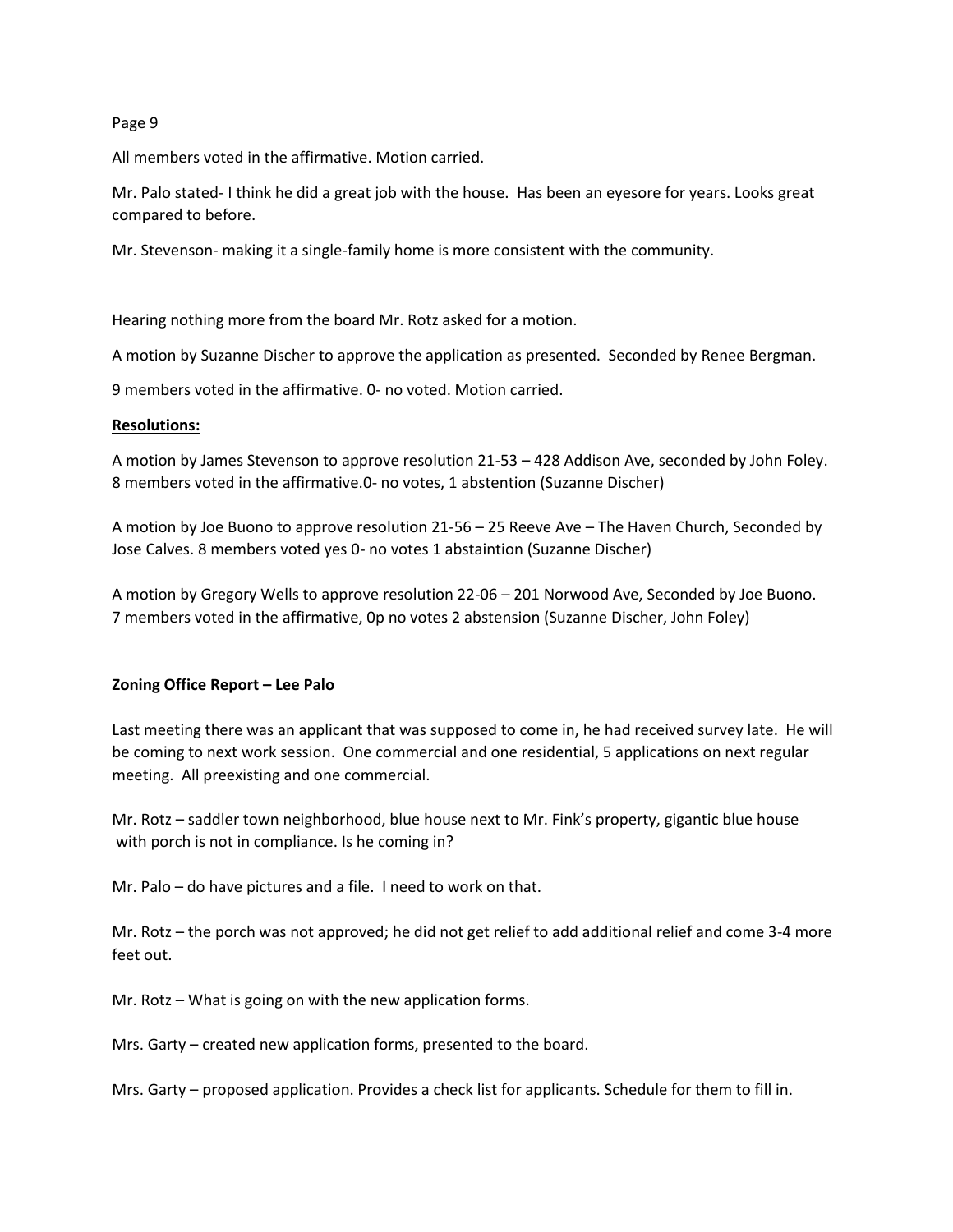Mr. Linhart – How will an applicant know what they need to be approved on? Is it clear that the applicant is to complete that or someone internal?

Mrs. Garty – it is marked clearly for the applicant to fill in.

Mr. Wells – still need to talk to Lee to find out which form to fill out, a little confusing. Notarizing is a little excessive.

Mr. Foley – New application is for the benefit of the professionals but for the rest of us..

Mrs. Garty – applications will be set forth on a scheduled, it is clearer for everyone.

Mr. Rotz – Application lists things that we go through at working sessions, and questions that we are always asking. That will all be done by the applicant already before, and they can be walked through and attorney if complicated. If a simpler application, Lee will direct them as he is now full time. They use Mr. Palo's recommendations.

Mr. Foley – the burden is more on the applicant as opposed to Lee.

Mr. Linhart – say I am a resident and I want a 6 ft fence, I go online and look at the, where do I start? When they show up will they receive entire packet?

Mrs. Garty – No. Will be available online; we could develop a cheat sheet for setback and bulk requirements for key areas to give them some of the information that you need. We can have rewritable PDF applications on line and make changes like you would. Less handwritten scroll. I think it will be user friendly once the learning curve is over.

Mr. Rotz- When the resident wants an 8 ft fence, there is an application anyhow, right?

Mr. Palo – yes, it is a two-page application. The applicant will come in, fill it out, pick through survey and guide them. That will not change.

Mr. Rotz – they will just have a more complete application. I didn't realize it was notarized.

Mrs. Garty – we don't have to have it notarized, some members mentioned it is excessive to have it notarized. We can note – basics, example, please make sure to have a survey no more then a year old.

Mr. Wells – so they have to submit all of those things at once.

Mr. Fusco – if they don't provide the information then don't accept it.

Mr. Rotz – what happens if they don't produce the stuff?

Mr. Fusco – they don't get on the agenda.

Mrs. Garty – an application just came in that had a survey that was outdated, this would help avoid that.

Mr. Rotz – Bonnie or Lee do you see any issues with using this, issues with the next applicant coming in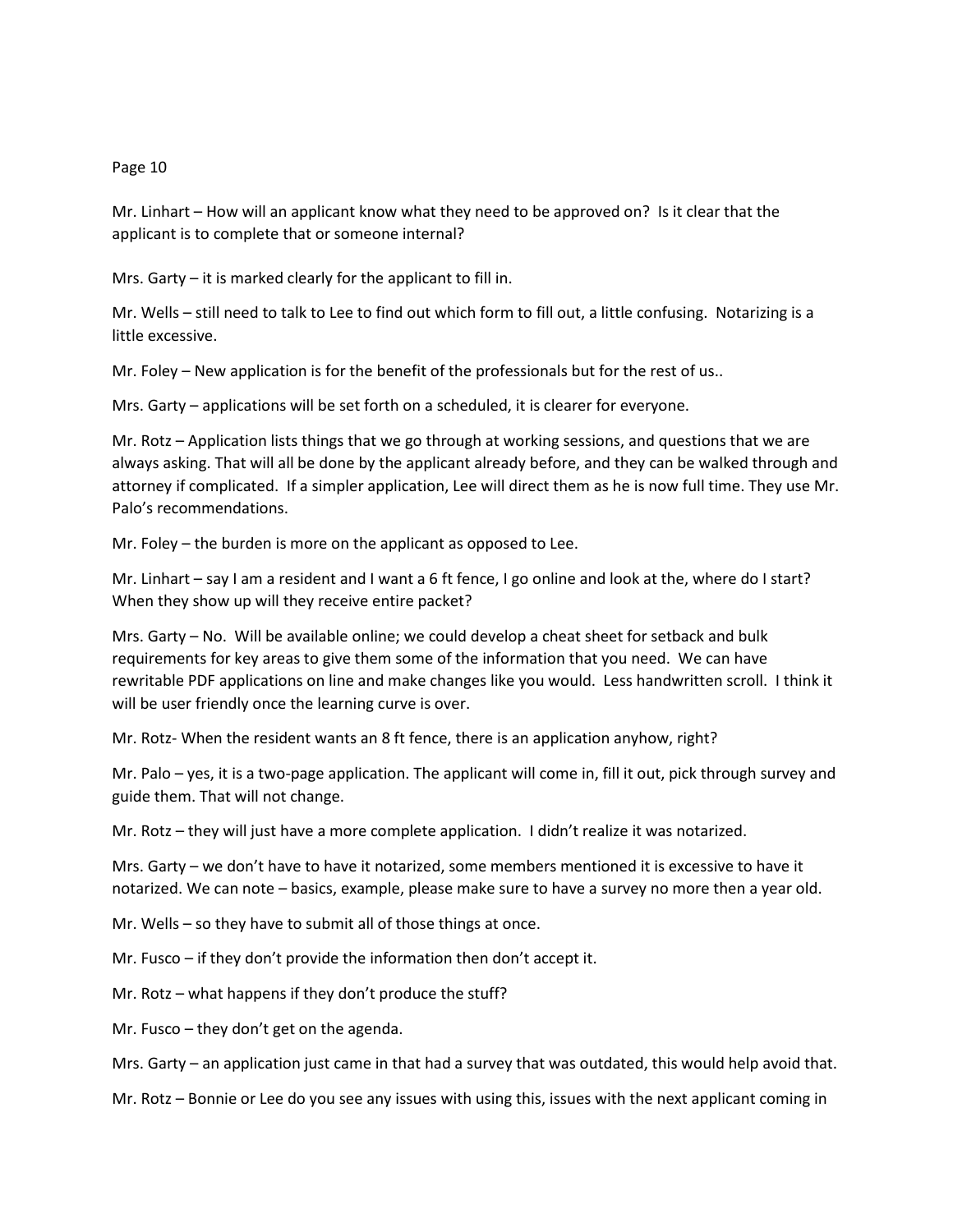Mr. Palo – makes job easier.

Page11

Mr. Rotz – Discussion on working session, the necessity of work sessions.

Mrs. Garty – represented a couple of planning boards that don't hear bulk variances, joint boards that do both, and another zoning board that hears bulk and use variances. One town I represent has a screening committee for a concept review. They don't make every single applicant come to the screening committee, only if it is an odd use or an odd property. If something is more complicated you can ask for a concept review. Can do video conferences. Developers usually asked for those meetings. I tend to think that for a lot of the bulk variances if people understand what the requirements are the work session is someone duplicative and may not be necessary. Only request is to change the Monday to the second Monday, scheduling issue.

Mrs. Discher – what was happening to us was we were getting so jammed up because people were coming in, didn't know what they were doing. If you could come in and get them going for the general meeting, would go smoother. That is how the working session got started.

Mr. Foley – observation if you were facilitation of this new application that will address a lot of these things, in my opinion I am willing to move forward with that if the application process will eliminate the need for a working session.

Mr. Calves – for most of these applications we don't need to have work sessions for. I do think that for some of the more complicated, i.e., the bars, a mechanism where we have a working session every other month depending on applications.

Mr. Linhart – ordinance does say that

Mr. Calves- work out system to see whose application are warranted.

Mr. Fusco – don't really know it is complicated until we have a full room of public.

Mr. Linhart – Hopkins ave had two work sessions for his application. Detached garage proposing to build, then the garage is gone and not part of the plan.

Mr. Wells – example of PJs wanting to put a bright light up sign, they came in and had to adjust the application to approve because of the works session.

Mrs. Bergmann – experience presented in front of planning boards that don't do working session. How do we allow them to have the work session if they want it?

Mr. Fusco – they can ask for it.

Mr. Linhart – better off with the default that there is a work session, but they can waive the work session.

Mr. Rotz – transition away from work session. Start doing work session every other month.

Mr. Calves – may do work session for 3 more months and give applicants time to get used to the new application process.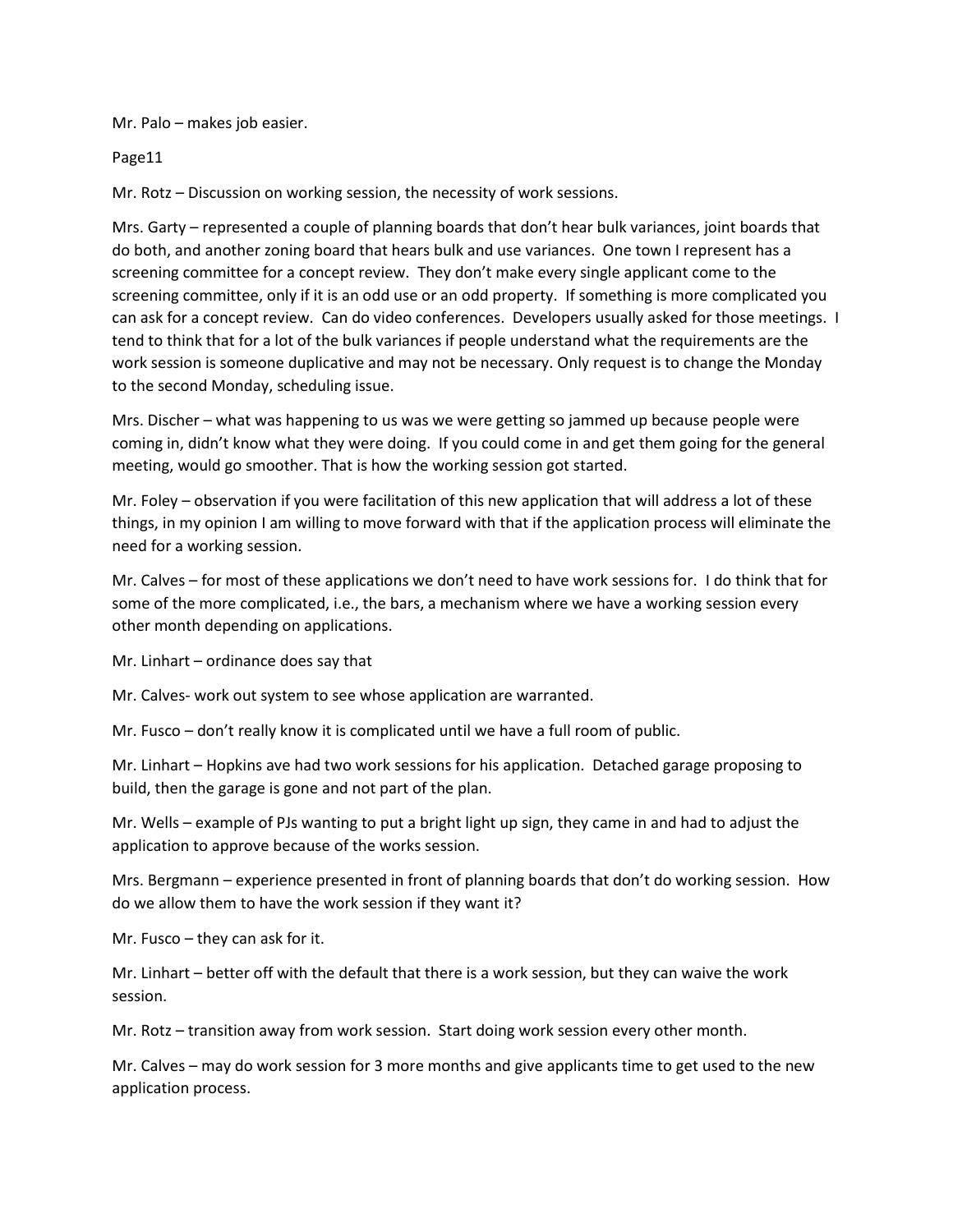Mr. Wells – it sounds like we have to have the availability of a meeting. If we have an agenda we have a meeting, if not then we don't have a work session.

Mrs. Richards – we need to advertise what we are going to do.

Mr. Linhart – why do we have a planning board?

Mr. Stevenson – it's required.

Mr. Fusco – if something gets by Lee then they are not heard.

Mr. Rotz – Lee, if we give you two months to get comfortable and then we remove the working session.

Mr. Palo – full time April  $1<sup>st</sup>$ .

Mr. Fusco – as the applicants come in if Lee can streamline them and waive the work session for applicants.

Mr. Rotz – beginning with the May work session we can waive it.

Mrs. Richards – so we can waive Sprouts and just have them come into a regular meeting.

Mr. Rotz – Yes. We will continue to have work sessions through June. Moving work sessions March, April, May and June to the second Monday. Lou will make final decision on completeness.

Mrs. Garty – usually the board professionals that make that determination.

Mr. Rotz – for people who want to waive the work session, who is making the completeness determination, who is signing this application is compete and goes on the agenda.

Mr. Fusco – if its residential it is up to Lee, commercial up to Lou and I.

Mr. Rotz – who will certify that Sprouts is complete?

Mr. Fusco – Lee and I will. In any community I work for I review it for completeness, at end of completeness review I make a recommendation as to if they are going to be on the agenda or not.

Mr. Rotz – Continue how we have been through June. Lee will have to certify applicants for completeness after June. We still have to certify them as being complete.

Mr. Fusco – will do a completeness letter this weekend that Sprouts is complete and will come to the regular meeting and not the working session.

A motion by Jose Calves to have work session in March, April, May and June, changing them to the 2<sup>nd</sup> Monday of each month. After June  $13<sup>th</sup>$  no work sessions unless an applicant requests it. We will readdress it at the end of the year when we do the 2023 meeting schedule. Residential applications will be signed off for completeness by Mr. Palo. Commercial applications need to be signed off by the